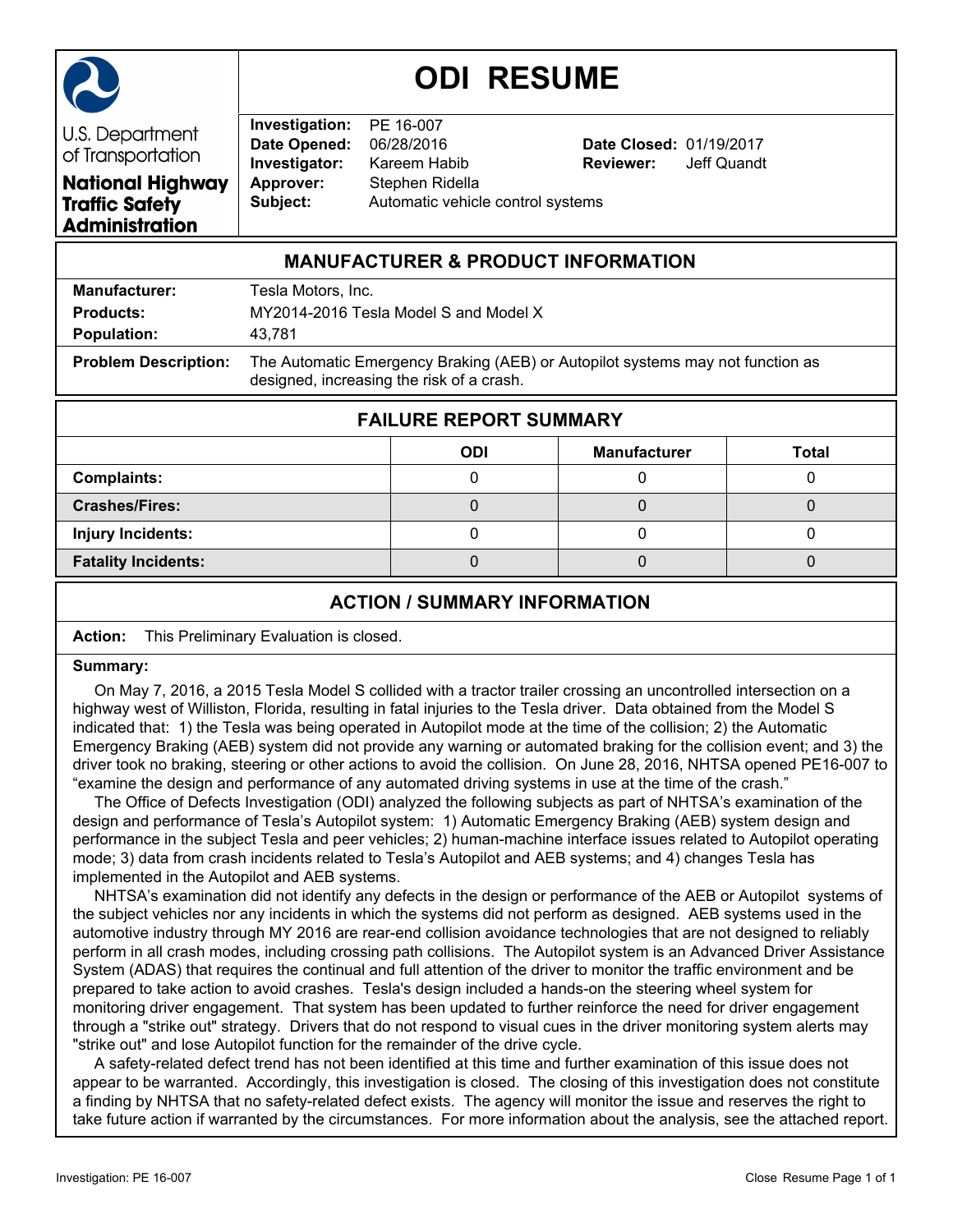#### **1.0 INTRODUCTION**

On May 7, 2016, a 2015 Tesla Model S collided with a tractor trailer crossing an uncontrolled intersection on a highway west of Williston, Florida, resulting in fatal injuries to the Tesla driver. Data obtained from the Model S indicated that: 1) the Tesla was being operated in Autopilot mode at the time of the collision; 2) the Automatic Emergency Braking (AEB) system did not provide any warning or automated braking for the collision event; 3) the driver took no braking, steering or other actions to avoid the collision; and 4) the last recorded driver action was increasing the cruise control set speed to 74 mph less than two minutes prior to impact. The crash occurred on a clear day with dry road conditions. On June 21, 2016, NHTSA deployed a Special Crash Investigations team to the crash site to evaluate the vehicle and study the crash environment. NHTSA's crash reconstruction indicates that the tractor trailer should have been visible to the Tesla driver for at least seven seconds prior to impact. On June 28, 2016, NHTSA opened PE16-007 to "examine the design and performance of any automated driving systems in use at the time of the crash."

The Office of Defects Investigation (ODI) analyzed the following subjects as part of NHTSA's examination of the design and performance of Tesla's Autopilot system: 1) AEB design and performance in the subject Tesla and peer vehicles; 2) human-machine interface issues related to Autopilot operating mode; 3) data from crash incidents related to Tesla's Autopilot and AEB systems; and 4) changes Tesla has implemented in the Autopilot and AEB systems.

## **2.0 AEB SYSTEM**

**2.1 AEB technologies.** Automatic Emergency Braking includes the following crash avoidance technologies: Forward Collision Warning (FCW), Dynamic Brake Support (DBS), and Crash Imminent Braking (CIB). An FCW is presented to the driver if the system predicts a crash with an object in the vehicle's forward path is imminent. To be effective, such alerts are provided with sufficient lead-time for the driver to assess the potential hazard, and to respond with the appropriate braking or steering needed to avoid the crash. If the driver chooses to avoid the crash by braking, but does not apply sufficient braking to do so, DBS automatically supplements their application. If the driver does not take action to avoid the crash, CIB automatically applies the vehicle's brakes so that it may be mitigated or avoided.

**2.2 Background.** AEB technologies have been in use for over 10 years. In September 2007, a NHTSA-sponsored project was initiated by the Crash Avoidance Metrics Partnership (CAMP) "to develop test methods for evaluating crash imminent braking systems and to establish benefits estimation methods for assessing their effectiveness at reducing the severity of potential injuries in vehicle crashes." The final report from this project, released in September 2011, validated the effectiveness of radar, camera and radar/camera fusion systems as rear-end collision mitigation or avoidance technologies.<sup>2</sup> The report also identified several crash modes that were not validated by the project, including straight crossing path  $(SCP)^3$  and left turn across path (LTAP) collisions:

<sup>&</sup>lt;sup>1</sup> Crash Imminent Braking (CIB) First Annual Report. (2010). DOT HS 811 340. National Highway Traffic Safety Administration. Washington, DC.

<sup>&</sup>lt;sup>2</sup> Objective Tests for Imminent Crash Automatic Braking Systems Final Report Volume 1 of 2. (2011). DOT HS 811 521. National Highway Traffic Safety Administration. Washington, DC.

<sup>&</sup>lt;sup>3</sup> The classic example of an SCP crash is a laterally approaching vehicle in a traffic intersection. Challenges associated with these crash modes increase as speeds of target and/or host vehicle increase.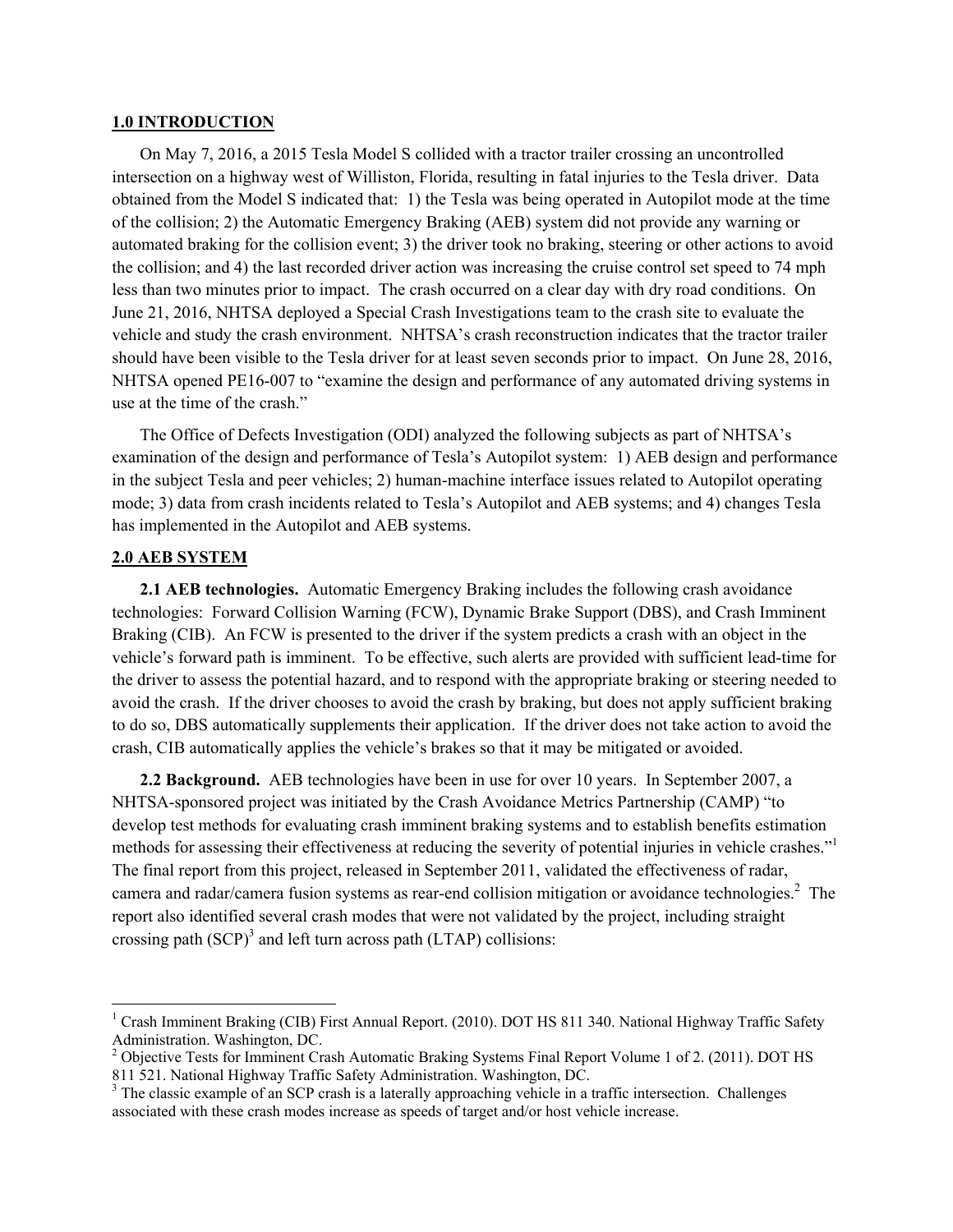*The test methods representing Straight Crossing Path* [emphasis added]*, Left Turn Across – Opposite Direction, Opposite Direction, and pole/tree crash scenarios were all designated as 'Test Method Not Validated – Beyond Scope of CIB Project.' While test scenarios were developed and demonstrated for these crash conditions, CIB system performance, regardless of system configuration or settings, were not capable of reliably responding to these tests. Due to the difficulty in predicting the pre-crash events that lead up to these crash types, the difficulty in balancing CIB activations for these crashes with potential increases in undesirable false activation, and many other factors, these scenarios are also not likely to be near-term deployable features of CIB systems and may be better addressed through other active safety technologies.*<sup>4</sup>

Figure 1 shows a straight crossing path test conducted as part of the CIB project. The report provides the following assessment of the test result, "The limited time the target is in the field of view prior to impact challenges the system's ability to perform threat assessment and apply the CIB system. A target is usually recognized very late or not at all prior to impact."<sup>5</sup>



*Figure 1. CIB Project Straight Crossing Path Test Scenario.* 

Since model year (MY) 2010, NHTSA has conducted testing of FCW system performance as part of its New Car Assessment Program (NCAP). The tests include the rear-end collision crash modes validated by the CIB project: Lead Vehicle Stopped (LVS), Lead Vehicle Moving (LVM), and Lead Vehicle Decelerating (LVD). On November 5, 2015, the agency announced it would be adding AEB system evaluations to NCAP effective for the 2018 model year. In March 2016, NHTSA issued a joint statement with the Insurance Institute for Highway Safety (IIHS) providing information related to the commitment

<sup>&</sup>lt;sup>4</sup> Objective Tests for Imminent Crash Automatic Braking Systems Final Report Volume 1 of 2, page 84 (2011). DOT HS 811 521. National Highway Traffic Safety Administration. Washington, DC.

<sup>&</sup>lt;sup>5</sup> Objective Tests for Imminent Crash Automatic Braking Systems Final Report Volume 2 of 2, page L-51 (2011). DOT HS 811 521A. National Highway Traffic Safety Administration. Washington, DC.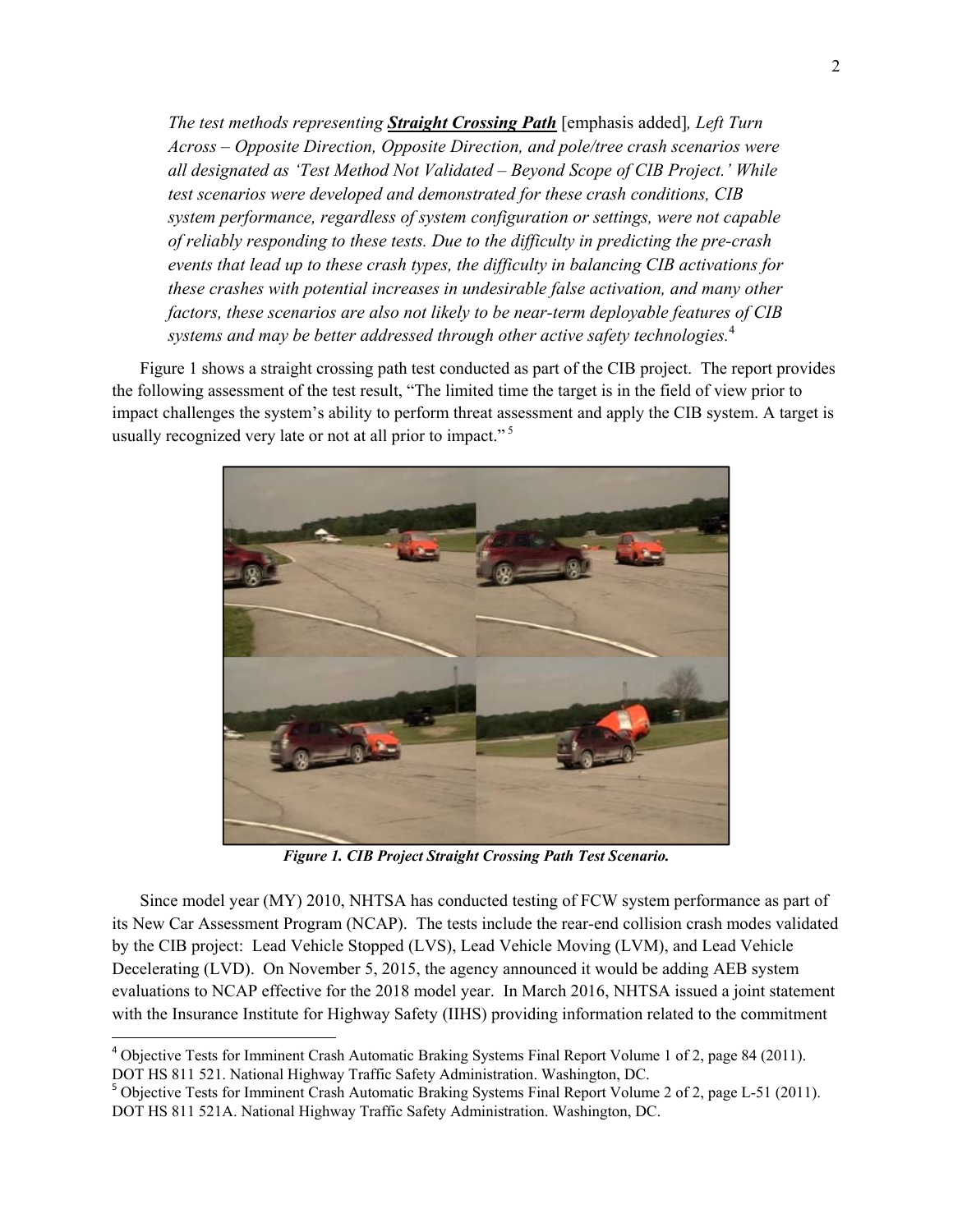by 20 automobile manufacturers, representing 99 percent of the U.S. new-car market, to voluntarily make AEB "standard on virtually all light-duty cars and trucks with a gross vehicle weight of 8,500 lbs. or less no later than September 1, 2022, and on virtually all trucks with a gross vehicle weight between 8,501 lbs. and 10,000 lbs. no later than September 1, 2025." The predicted safety benefits cited in the statement are limited to rear-end crashes:

*IIHS research shows that AEB systems meeting the commitment would reduce <i>rear-end crashes* [emphasis added] *by 40 percent. IIHS estimates that by 2025 – the earliest NHTSA believes it could realistically implement a regulatory requirement for AEB – the commitment will prevent 28,000 crashes and 12,000 injuries.6*

The capabilites of AEB systems have continually improved in performance and capabilities as automobile manufacturers and suppliers refine sensor packages and the algorithms that perform the object classifications and make the braking decisions (e.g., pedestrian collision avoidance). Recognizing this, ODI surveyed a dozen automotive manufacturers and several major suppliers to determine if the AEB capabilities in crossing path collisions had changed since the CAMP CIB project was completed. None of the companies contacted by ODI indicated that AEB systems used in their products through MY 2016 production were designed to brake for crossing path collisions.

**2.3 Tesla AEB system.** The Tesla AEB system is a radar/camera fusion system that is functional when switched ON regardless of Autopilot status. The driver can switch AEB ON/OFF on the Driver Assist page accessible via a display mounted in the center of the dashboard. The AEB is default ON for each new ignition cycle. The driver can select the timing of FCW alerts with four options: Early, Medium, Late, or OFF. If FCW is OFF, the driver will still get a Brake Capacity Warning (BCW) when driving in Traffic-Aware Cruise Control (TACC) mode (see Section 3 below). BCW alerts the driver when the closing speed to a lead vehicle may be too great to avoid a collision with the standard TACC deceleration limits. Adjusting the timing of the FCW alert does not affect the activation timing of the Tesla AEB system.

Both the radar and camera sub-systems are designed for front-to-rear collision prediction mitigation or avoidance.<sup>7</sup> The system requires agreement from both sensor systems to initiate automatic braking. The camera system uses Mobileye's EyeQ3 processing chip which uses a large dataset of the rear images of vehicles to make its target classification decisions. Complex or unusual vehicle shapes may delay or prevent the system from classifying certain vehicles as targets/threats.

NHTSA conducted a series of test track-based AEB performance evaluations shortly after the May crash using a 2015 Tesla Model S 85D and a 2015 Mercedes C300 4Matic peer vehicle. The vehicles were tested in the three rear-end collision crash modes (LVS, LVM, and LVD) and three different vehicle operating modes: manual driving; adaptive cruise control (ACC) systems activated; and ACC and Lane Centering Control (LCC) systems activated. This testing confirmed that the AEB systems in the Tesla and peer vehicle were able to achieve crash avoidance in a majority of the rear-end scenarios tested; that ACC generally provided enough braking to achieve crash avoidance without also requiring CIB to

<sup>&</sup>lt;sup>6</sup> Fact Sheet, Auto Industry Commitment to IIHS and NHTSA on Automatic Emergency Braking. (2016). National Highway Traffic Safety Administration & Insurance Institute for Highway Safety. Washington, DC.

 $<sup>7</sup>$  The system is also designed to detect and avoid impacts with pedestrians and stationary objects in the path of the</sup> Tesla when operating with TACC enabled.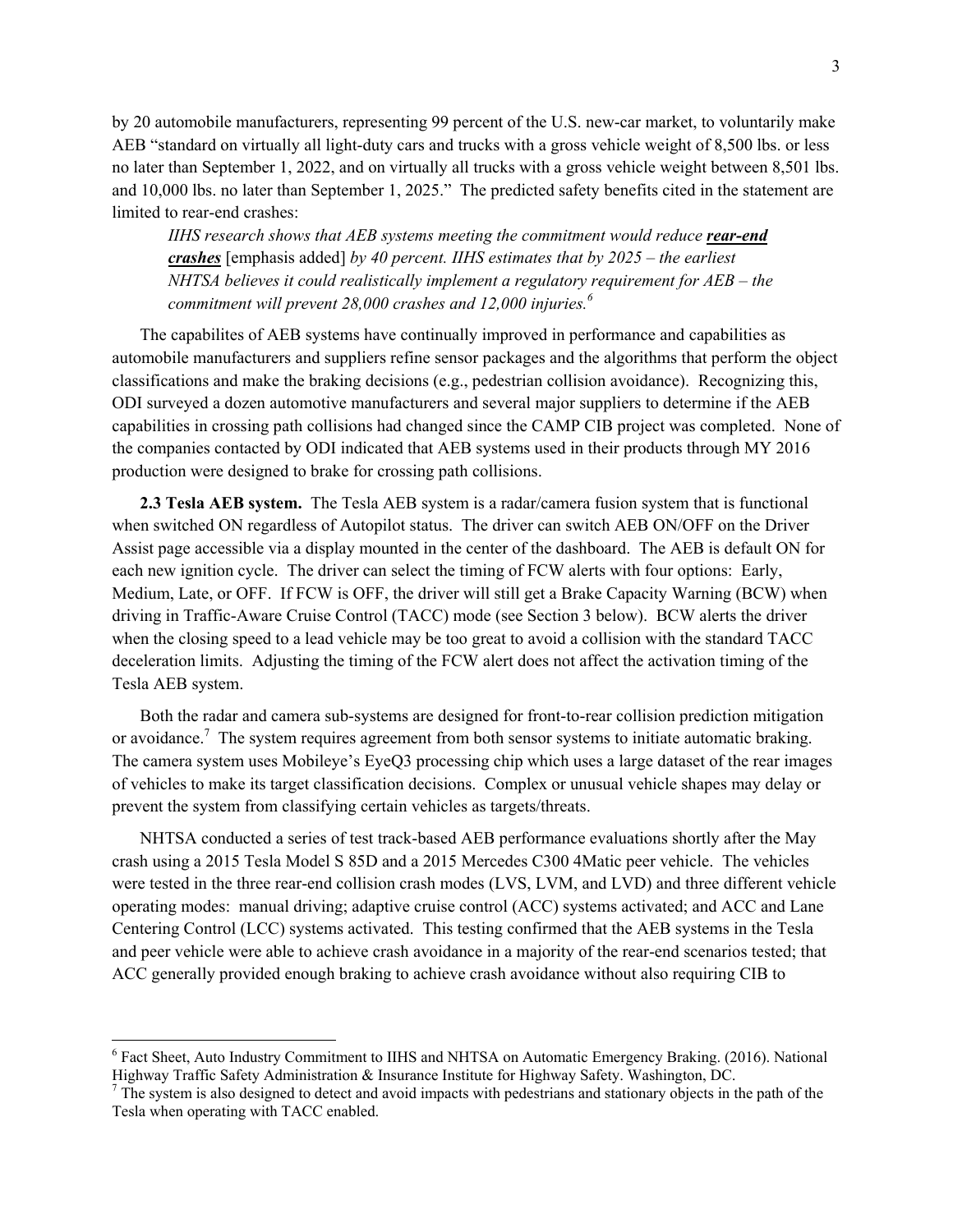intervene; and that neither vehicle effectively responded to a realistic appearing artifical "target" vehicle in the SCP or LTAP scenarios.

ODI's analysis of Tesla's AEB system finds that 1) the system is designed to avoid or mitigate readend collisions; 2) the system's capabilities are in-line with industry state of the art for AEB performace through MY 2016; and 3) braking for crossing path collisions, such as that present in the Florida fatal crash, are outside the expected performance capabilities of the system.<sup>8</sup>

## **3.0 AUTOPILOT**

The Autopilot system is an advanced driver assistance system (ADAS), which controls vehicle speed and path by automated control of braking, steering and torque to the drive motors.<sup>9</sup> Figure 2 shows the components used by Autopilot to monitor the driving environment.<sup>10</sup> The major subsystems associated with operation in Autopilot mode are TACC and Autosteer.



*Figure 2. 2016 Tesla Model S Driver Assistance Sensors (left) and Fields of View (right).* 

**3.1 Traffic-Aware Cruise Control (TACC).** The Tesla TACC system uses information from the forward looking camera and radar sensor to determine if there is a vehicle in front of the Tesla in the same lane. If there is no vehicle in front of the Tesla, TACC maintains a set driving speed selected by the driver. When there is a lead vehicle detected that is travelling slower that the Tesla's set speed, the TACC will control motor torques to maintain a selected time-based distance from the lead vehicle.

The Tesla Model S owner's manual states that TACC "is primarily intended for driving on dry, straight roads, such as highways and freeways. It should not be used on city streets." The manual includes several additional warnings related to system limitations, use near pedestrians and cyclists, and use on winding roads with sharp curves or with slippery surfaces or poor weather conditions. The system does not prevent operation on any road types.

**3.2 Autosteer.** The Tesla Autosteer system uses information from the forward-looking camera, the radar sensor, and the ultrasonic sensors, to detect lane markings and the presence of vehicles and objects

<sup>&</sup>lt;sup>8</sup> Object classification algorithms in the Tesla and peer vehicles with AEB technologies are designed to avoid falsepositive brake activations. The Florida crash involved a target image (side of a tractor trailer) that would not be a "true" target in the EyeQ3 vision system dataset and the tractor trailer was not moving in the same longitudinal direction as the Tesla, which is the vehicle kinematic scenario the radar system is designed to detect.

<sup>&</sup>lt;sup>9</sup> NHTSA recognizes that other jurisdictions have raised concerns about Tesla's use of the name "Autopilot." This issue is outside the scoop of this investigation.

<sup>10 2016</sup> Tesla Model S Owner's Manual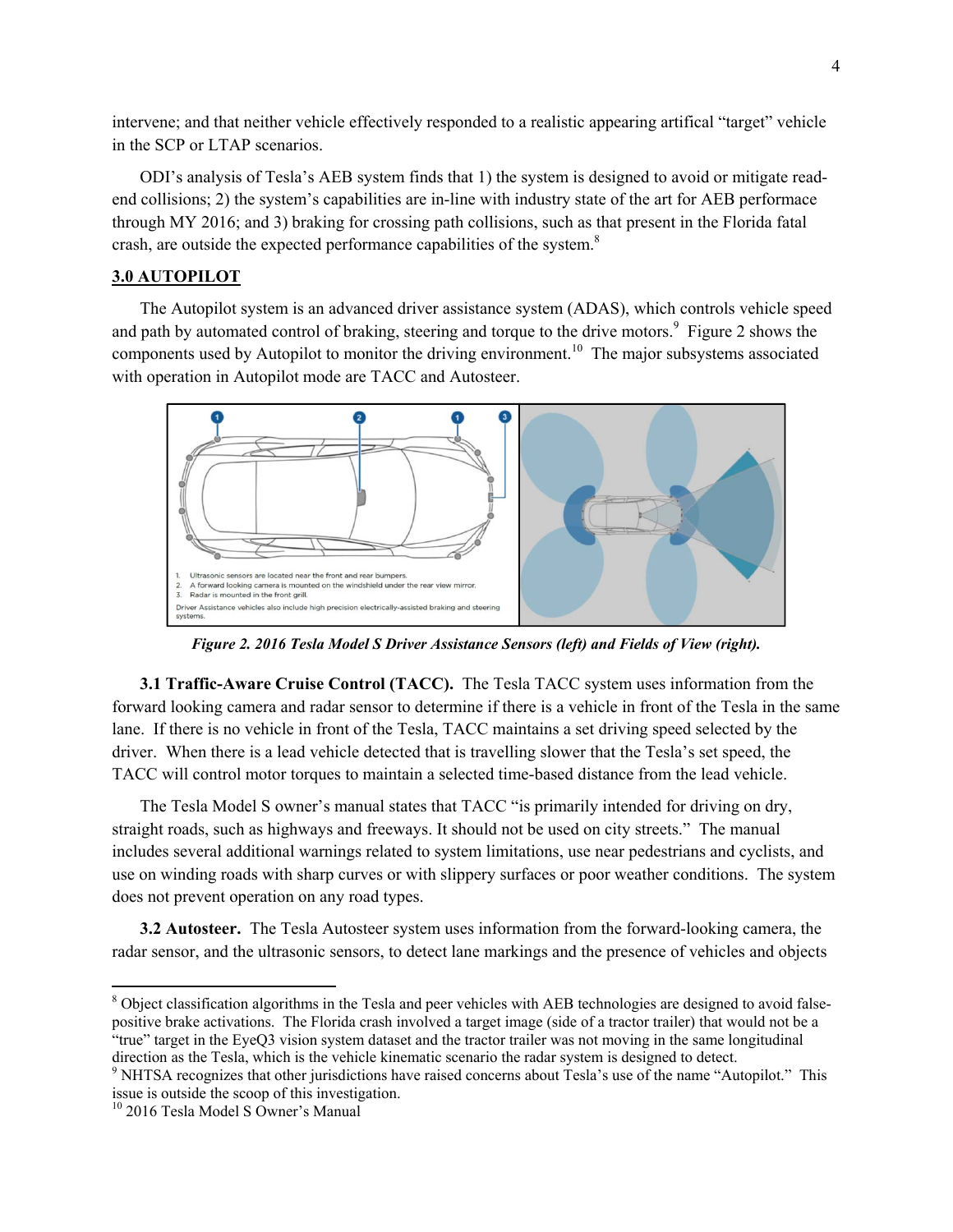to provide automated lane-centering steering control based on the lane markings and the vehicle directly in front of the Tesla, if present. The Tesla owner's manual contains the following warnings: 1) "Autosteer is intended for use only on highways and limited-access roads with a fully attentive driver. When using Autosteer, hold the steering wheel and be mindful of road conditions and surrounding traffic. Do not use Autosteer on city streets, in construction zones, or in areas where bicyclists or pedestrians may be present. Never depend on Autosteer to determine an appropriate driving path. Always be prepared to take immediate action. Failure to follow these instructions could cause serious property damage, injury or death;" and 2) "Many unforeseen circumstances can impair the operation of Autosteer. Always keep this in mind and remember that as a result, Autosteer may not steer Model S appropriately. Always drive attentively and be prepared to take immediate action." The system does not prevent operation on any road types.

# **4.0 HUMAN MACHINE INTERFACE**

**4.1 Automation Level.** The Tesla Autopilot system is a Level 1 automated system when operated with TACC enabled and a Level 2 system when Autosteer is also activated. Figure 3 shows a summary of the levels of driving automation for on-road vehicles, including the division of responsibility at each level for the driver and system.<sup>11</sup> Level 1 and 2 system require continuous attention by the operator to monitor the driving environment and take immediate control when necessary. It is important that operators recognize this responsibility and understand the capabilities and limitations of the system.

| <b>SAE</b><br>level | <b>Name</b>                                                          | <b>Narrative Definition</b>                                                                                                                                                                                                                                                                          | <b>Execution of</b><br><b>Steering and</b><br><b>Acceleration/</b><br><b>Deceleration</b> | <b>Monitoring</b><br>of Driving<br><b>Environment</b> | <b>Fallback</b><br><b>Performance</b><br>of Dynamic<br><b>Driving Task</b> | <b>System</b><br><b>Capability</b><br>(Driving<br><b>Modes</b> ) |
|---------------------|----------------------------------------------------------------------|------------------------------------------------------------------------------------------------------------------------------------------------------------------------------------------------------------------------------------------------------------------------------------------------------|-------------------------------------------------------------------------------------------|-------------------------------------------------------|----------------------------------------------------------------------------|------------------------------------------------------------------|
|                     |                                                                      | Human driver monitors the driving environment                                                                                                                                                                                                                                                        |                                                                                           |                                                       |                                                                            |                                                                  |
| $\bullet$           | <b>No</b><br><b>Automation</b>                                       | the full-time performance by the human driver of all<br>aspects of the dynamic driving task, even when enhanced<br>by warning or intervention systems                                                                                                                                                | Human driver                                                                              | Human driver                                          | Human driver                                                               | n/a                                                              |
|                     | <b>Driver</b><br><b>Assistance</b>                                   | the driving mode-specific execution by a driver assistance<br>system of either steering or acceleration/deceleration using<br>information about the driving environment and with the<br>expectation that the human driver perform all remaining<br>aspects of the dynamic driving task               | Human driver<br>and system                                                                | Human driver                                          | Human driver                                                               | Some driving<br>modes                                            |
|                     | <b>Partial</b><br><b>Automation</b>                                  | the driving mode-specific execution by one or more driver<br>assistance systems of both steering and acceleration/<br>deceleration using information about the driving<br>environment and with the expectation that the human<br>driver perform all remaining aspects of the dynamic driving<br>task | <b>System</b>                                                                             | Human driver                                          | Human driver                                                               | Some driving<br>modes                                            |
|                     | Automated driving system ("system") monitors the driving environment |                                                                                                                                                                                                                                                                                                      |                                                                                           |                                                       |                                                                            |                                                                  |
| 3                   | <b>Conditional</b><br><b>Automation</b>                              | the driving mode-specific performance by an automated<br>driving system of all aspects of the dynamic driving task<br>with the expectation that the human driver will respond<br>appropriately to a request to intervene                                                                             | System                                                                                    | <b>System</b>                                         | <b>Human driver</b>                                                        | Some driving<br>modes                                            |
| 4                   | <b>High</b><br><b>Automation</b>                                     | the driving mode-specific performance by an automated<br>driving system of all aspects of the dynamic driving task,<br>even if a human driver does not respond appropriately to a<br>request to intervene                                                                                            | System                                                                                    | System                                                | <b>System</b>                                                              | Some driving<br>modes                                            |
| 5                   | Full<br><b>Automation</b>                                            | the full-time performance by an automated driving system<br>of all aspects of the dynamic driving task under all roadway<br>and environmental conditions that can be managed by a<br>human driver                                                                                                    | System                                                                                    | System                                                | System                                                                     | <b>All driving</b><br>modes                                      |

*Figure 3. Summary of SAE International's Levels of Driving Automation for On-Road Vehicles.* 

The design of Level 2 partial autonomous systems should consider human-machine interface design factors, including:<sup>12</sup> 1) provide the operator with information about system limitations; 2) include a method for monitoring driver engagement with the driving task and assisting the driver with maintaining

<sup>&</sup>lt;sup>11</sup> https://www.sae.org/misc/pdfs/automated\_driving.pdf

<sup>&</sup>lt;sup>12</sup> Human Factors Evaluation of Level 2 and Level 3 Automated Driving Concepts – Concepts of Operation. (2014). DOT HS 812 044. National Highway Traffic Safety Administration. Washington, DC.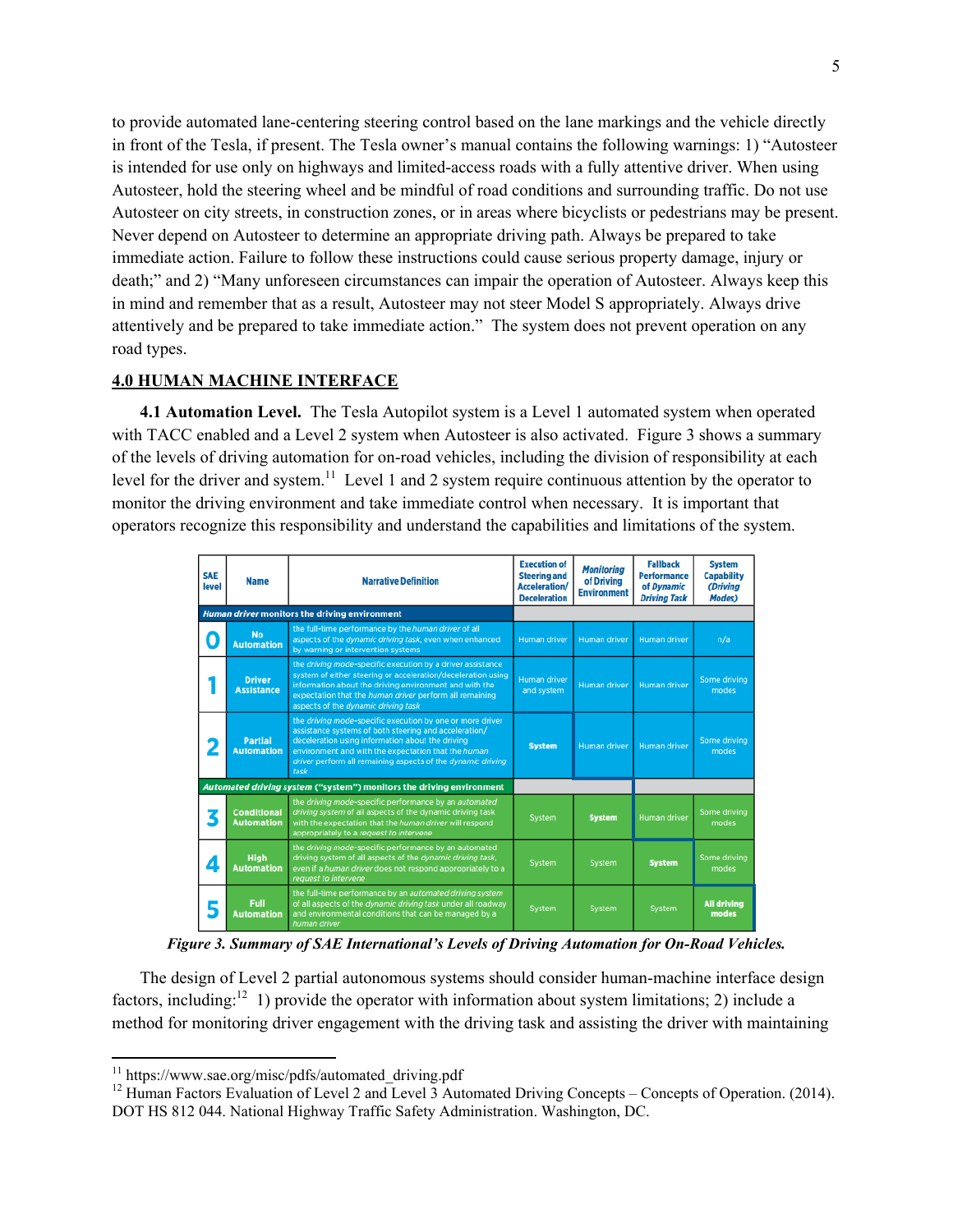attention to the environment; 3) minimize the potential for mode confusion to occur, through intuitive feedback from vehicle dynamics and/or warnings to the driver; and 4) consider restricting availability or performance when used on roads that are not in the intended use operating environments.

**4.2 System limitations.** Tesla provides information about system limitations at multiple levels, including: 1) the owner's manual; 2) in the release notes for new software releases, which refer to the owner's manual; 3) a user agreement required before enabling Autosteer for the first time or after an ignition cycle that concluded with Autosteer being switched off; 4) a dialog box that appears every time Autosteer is activated reminding the driver to "Always keep your hands on the wheel" and "Be prepared to take over at any time" (Figure 4); 5) the information in the user interface, which appears at all times while driving - the blue shaded circle around the white steering wheel indicates Autosteer is in operation, as opposed to when the background is gray meaning Autosteer is available should the driver decide to enable it (Figure 5).



*Figure 4. Dialog Box that Appears Every Time Autosteer is Activated.* 



*Figure 5. Autopilot User Interface showing System Perceived Lane Lines, Other Vehicles, and Ultrasonic Objects.*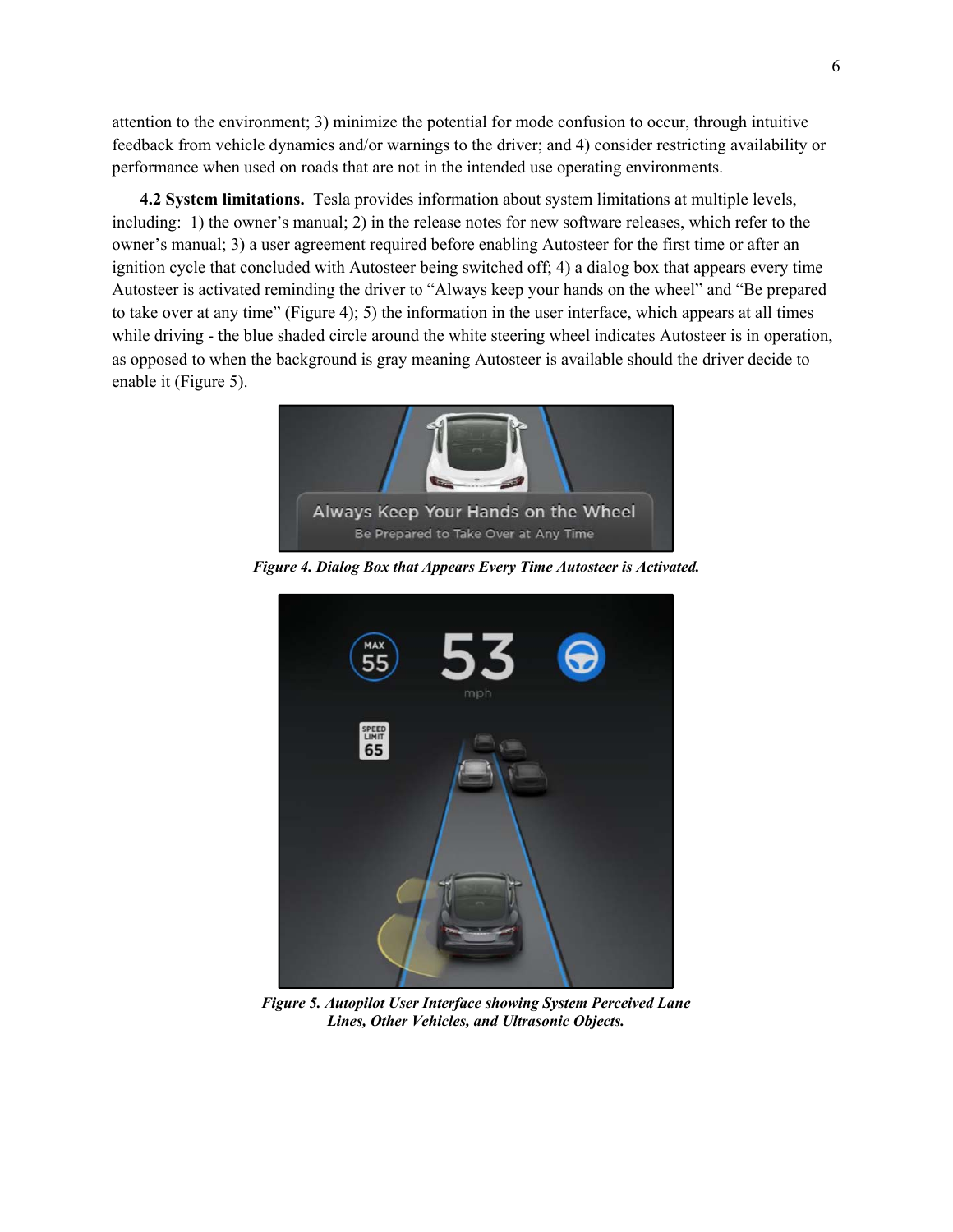**4.3 Driver monitoring.** Tesla monitors driver engagement<sup>13</sup> through the interactions with the steering wheel, turn signal, and TACC speed setting stalk. If the system does not detect the driver's hands on the steering wheel (assessed using microtorque measurements) or other signs of driver engagement for periods of time that vary depending on road class, vehicle speed, road curvature, and traffic conditions, an escalating series of warnings is presented. The warnings start with a visual alert indicating that hands on the steering wheel are required. If the driver does not respond to the visual warning, an audible chime is sounded after 15 seconds. A more pronounced chime is initiated if the driver does not respond after another 10 seconds. If the driver fails to respond to the third alert stage within five seconds, the system gradually slows the vehicle while maintaining position in the lane. Once the driver's hands are detected on the steering wheel, the warnings are suspended and Autopilot operation resumes.

As part of Tesla's 8.0 over-the-air (OTA) software update in September 2016, Tesla revised the timing of the hands-on warnings and added a feature that takes away the Autopilot driving feature for the remainder of the drive cycle if the driver fails to respond to the alerts adequately (known as an "Autopilot strikeout" – Figure 6).



*Figure 6. Autosteer "Strike-Out" Alert.* 

**4.4 Mode confusion.** Unexpected system response during attempted activation or inadvertent override of Autosteer may leave the operator unaware of the state of the vehicle (i.e., "mode confusion"). Tesla's design is intended to protect against mode confusion at several levels, including: 1) information available in the user interface regarding Autopilot availability, Autopilot state, and successful and failed transitions between states; 2) providing audiovisual "Take Over Immediately" warning whenever the vehicle crosses a lane line or road edge, while the driver's hands are not detected on the steering wheel, within 40 seconds of an unsuccessful activation of Autosteer or an Autosteer override; and 3) if the driver attempts to activate TACC and Autosteer with a double-pull of the cruise stalk when Autosteer is not

<sup>&</sup>lt;sup>13</sup> Driver engagement refers to the driver's engagement in monitoring the driving environment and being prepared to take immediate action to avoid collisions, if necessary.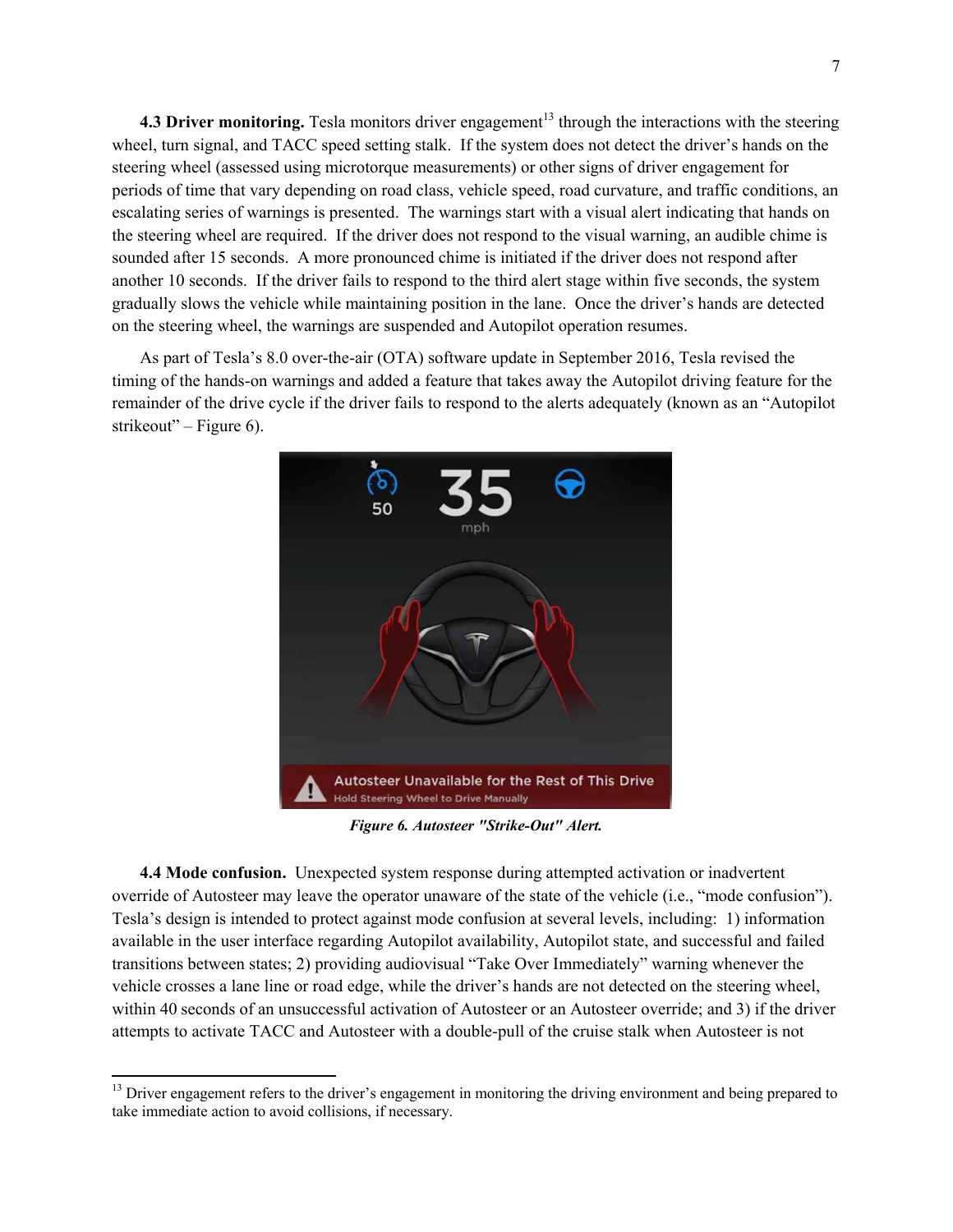available, neither feature will activate and the Autosteer indicator icon will flash orange (Figure 7) and an audible alert will sound.



Figure 1. Unsuccessful Autosteer Activation Alert.

**4.5 Road restrictions.** According to Tesla, Autosteer is designed for use on highways that have a center divider and clear lane markings. The system does not prevent operation on any road types. The driver is responsible for deciding when the road type and other conditions are appropriate for system activation. The hands-on warnings occur more frequently as a function of vehicle speed, road class, and existence of heavy traffic.

## **5.0 CRASH INCIDENTS**

**5.1 Autopilot crashes.** ODI analyzed data from crashes of Tesla Model S and Model X vehicles involving airbag deployments that occurred while operating in, or within 15 seconds of transitioning from, Autopilot mode.14 Some crashes involved impacts from other vehicles striking the Tesla from various directions with little to no warning to the Tesla driver. Other crashes involved scenarios known to be outside of the state-of-technology for current-generation Level 1 or 2 systems, such as cut-ins, cut-outs and crossing path collisions.



*If a vehicle driving ahead of you suddenly swerves into your lane, the system may not be able to automatically restore the selected distance. This also applies to major speed differences to vehicles driving ahead of you, e.g., when rapidly approaching a truck.* 

2016 BMW 7-Series Owner's Manual, page 174



#### *Figure 8. ACC Cut-In Scenario Warning. 2016 BMW 7-Series Owner's Manual.*

## **WARNING**

If ACC changes targets from a moving vehicle to a stationary one at speeds **above**  $20$  mph (30 km/h), the system will not react to the stationary vehicle and will accelerate to the previously set speed.

The driver must actively apply the brakes to slow/stop the vehicle.

*Figure 9. ACC Cut-Out Scenario Warning, 2016 Volvo XC90 Owner's Manual.*

<sup>&</sup>lt;sup>14</sup> Data logs, image files, and records related to the crashes were provided by Tesla in response to NHTSA subpoenas.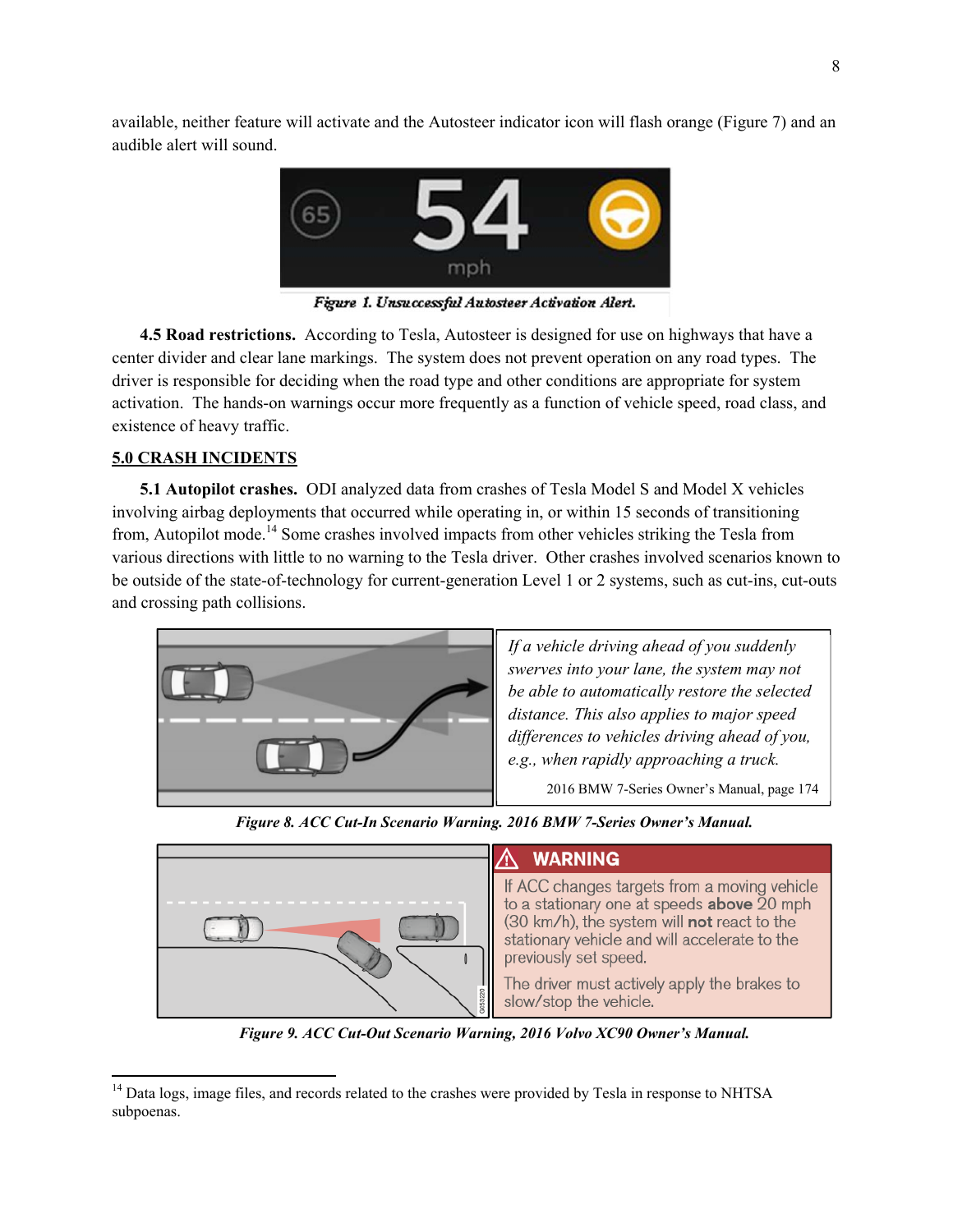Figures 8 and 9 show examples of warnings from peer vehicle owner's manuals indicating that these modes are challenging for ACC systems, in Level 1 or 2 operating modes, and may require action by the driver to avoid a collision. Similarly, in discussing ACC, the BMW manual describes system limitations, including that the system does not decelerate for cross traffic.<sup>15</sup>

**5.2 Driver behavior factors.** Many of the crashes appear to involve driver behavior factors, including travelling too fast for conditions, mode confusion, and distraction. Most of these involve late steering and/or braking actions by the driver to avoid the collision, but a few do not show any actions prior to impact. Highway incidents, which accounted for a little over half of the crashes reviewed by ODI, involved cut-ins, cut-outs, and sudden changes in traffic flow. Some crashes occurred in environments that are not appropriate for semi-autonomous driving (e.g., city traffic, highway entrance/exit ramps, construction zones, in heavy rain, and road junctions/intersections).

ODI's analysis of incidents related to mode confusion did not identify a pattern of failures indicating a potential design defect. Incidents included apparent mode confusion during attempted Autopilot activations and mode confusion after inadvertant overrides. The incidents associated with each of these scenarios were isolated events that involved different sets of contributing factors. Recent changes implemented by Tesla have been made to further reduce the potential for mode confusion in the subject vehicles $16$ 

The Florida fatal crash appears to have involved a period of extended distraction (at least 7 seconds). Most of the incidents reviewed by ODI involved events with much shorter time available for the system and driver to detect/observe and react to the pending collision (less than 3 seconds). An attentive driver has superior situational awareness in most of these types of events, particularly when coupled with the ability of an experienced driver to anticipate the actions of other drivers. Tesla has changed its driver monitoring strategy to promote driver attention to the driving environment.

**5.3 Driver distraction.** Figure 10 shows the distributions of off-road glances by duration that were observed in a research study by General Motors of driver behaviors in vehicles with Limited-Ability Autonomous Driving Systems  $(LAADS)^{17}$  when operated in SAE Level 1 and Level 2 modes.<sup>18</sup> The data show distractions occur in each operating mode and that the majority occur for 3 seconds or less when driving in ACC mode or with ACC and Lane Centering Control used together. ODI's analysis of field incidents found that most of the crashes developed in less than 3-4 seconds. Distractions greater than seven seconds, such as appears to have occurred in the fatal Florida crash are uncommon, but foreseeable.

<sup>&</sup>lt;sup>15</sup> Tesla's Model S Owner's Manual is not as specific as the examples cited here; opting instead to identify a handful of scenarios under which a vehicle may not be detected, followed by a broad warning: "The limitations described above do not represent an exhaustive list of situations that may interfere with proper operation of Collision Avoidance Assist features. These features may fail to provide their intended function for many other reasons. It is the driver's responsibility to avoid collisions by staying alert and paying attention to the area beside Model S so you can anticipate the need to take corrective action as early as possible."

<sup>&</sup>lt;sup>16</sup> This review included an assessment of the user interface in the subject vehicles, which has a larger display and symbols showing system status than peer vehicles with SAE Level 1 or Level 2 technologies reviewed by ODI.

<sup>&</sup>lt;sup>17</sup> LAADS are defined in the study as systems that "can control vehicle speed and steering on public roads for substantial distances and time" and "in some situations requires that the driver/operator intervene to assure a safe and comfortable trip," with the latter element accounting for the "limited-ability." The study showed that vehicles with an "ACC and perfect Lane Centering (PADS)" system may have slightly more frequent longer duration offroad glances than vehicles with "ACC and imperfect Lane Centering (LAADS)" systems.<br><sup>18</sup> Salinger, J. Human Factors for Limited-Ability Autonomous Driving Systems. (2012). General Motors Research.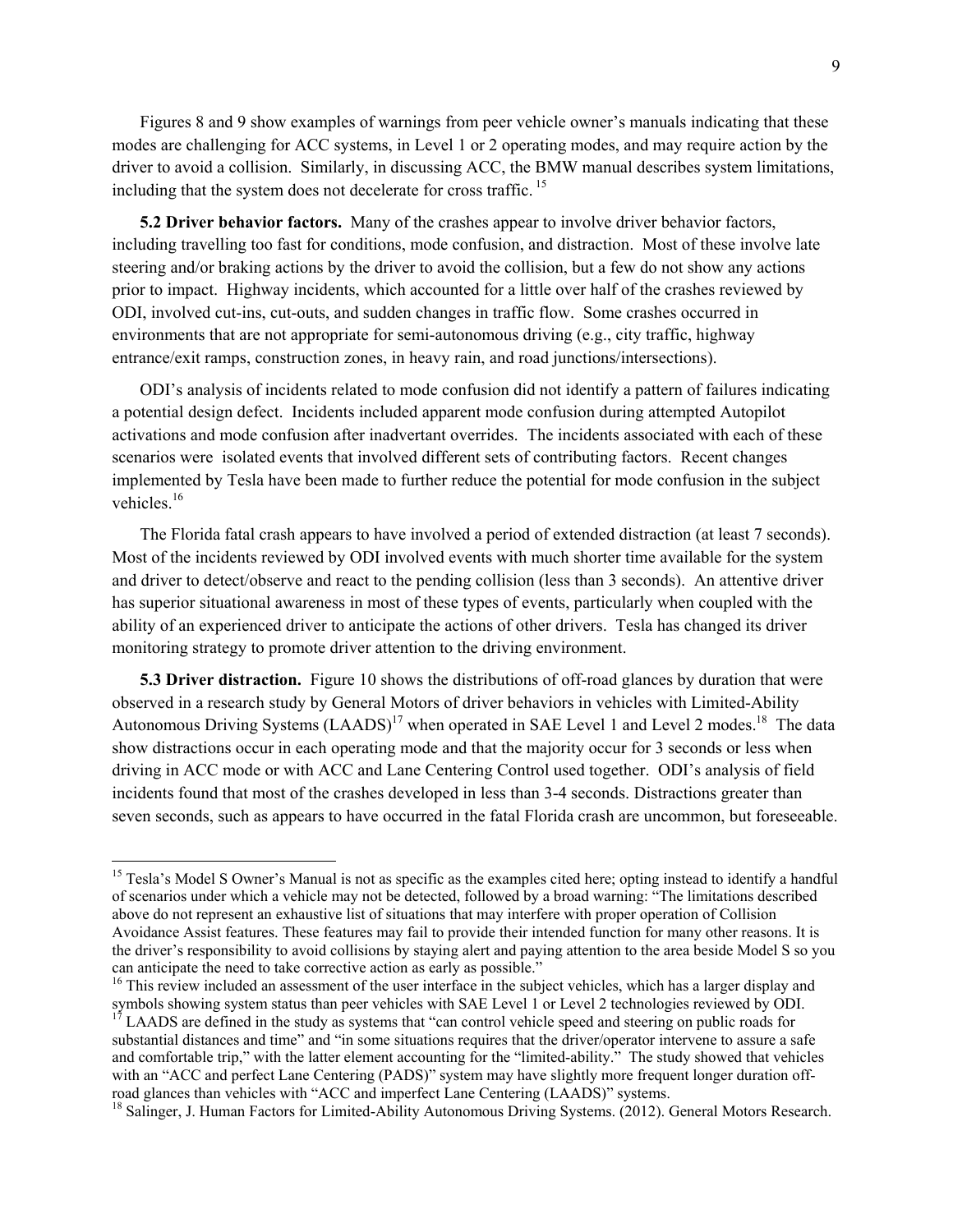

*Figure 10. Percentage of Off-Road Glances Across Driving Mode for Short, Intermediate and Long Time Bins.* 

To probe the foreseeability issue further,<sup>19</sup> the Agency issued a Special Order to Tesla to evaluate the types of driver misuse, including driver distraction, that were considered by the company and any safeguards that were incorporated into the Autopilot design. It appears that over the course of researching and developing Autopilot, Tesla considered the possibility that drivers could misuse the system in a variety of ways, including those identified above - i.e., through mode confusion, distracted driving, and use of the system outside preferred environments and conditions. Included in the types of driver distraction that Tesla engineers considered are that a driver might fail to pay attention, fall asleep, or become incapactitated while using Autopilot. The potential for driver misuse was evaluated as part of Tesla's design process and solutions were tested, validated, and incorporated into the wide release of the product. It appears that Tesla's evaluation of driver misuse and its resulting actions addressed the unreasonable risk to safety that may be presented by such misuse. $20$ 

**5.4 Crash rates**. ODI analyzed mileage and airbag deployment data supplied by Tesla for all MY 2014 through 2016 Model S and 2016 Model X vehicles equipped with the Autopilot Technology Package, either installed in the vehicle when sold or through an OTA update, to calculate crash rates by miles travelled prior to<sup>21</sup> and after Autopilot installation.<sup>22</sup> Figure 11 shows the rates calculated by ODI for airbag deployment crashes in the subject Tesla vehicles before and after Autosteer installation. The data show that the Tesla vehicles crash rate dropped by almost 40 percent after Autosteer installation.

 $19$  An unreasonable risks due to owner abuse that is reasonably foreseeable (i.e., ordinary abuse) may constitute a safety-related defect. See United States v. Gen. Motors Corp., 518 F.2d 420, 427 (D.C. Cir. 1975) ("Wheels").<br><sup>20</sup> Driver misuse in the context of semi-autonomous vehicles is an emerging issue and the agency intends to co

its evaluation and monitoring of this topic, including best practices for handling driver misuse as well as driver education.<br><sup>21</sup> Approximately one-third of the subject vehicles accumulated mileage prior to Autopilot installation.

 $22$  The crash rates are for all miles travelled before and after Autopilot installation and are not limited to actual Autopilot use.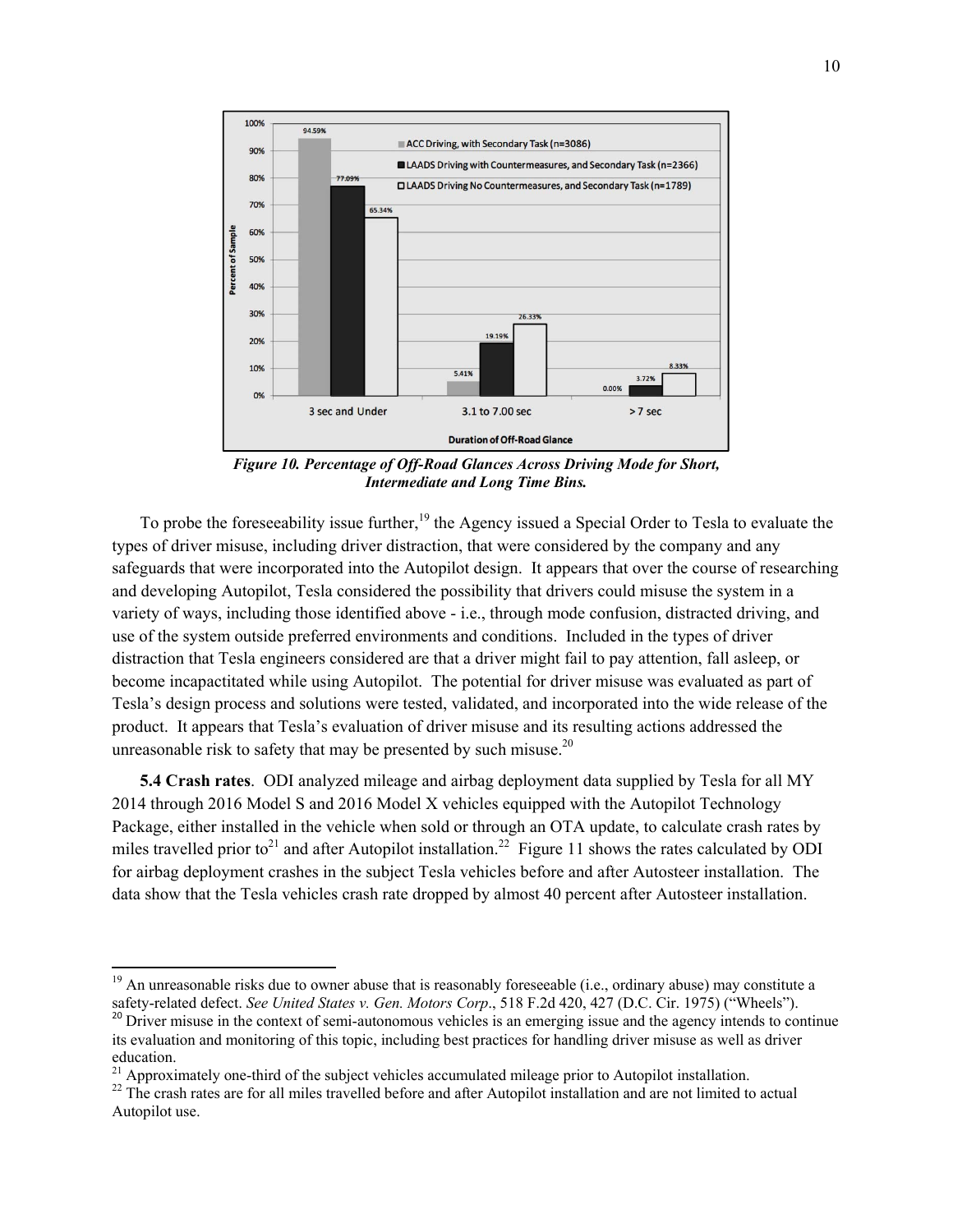

*Figure 11. Crash Rates in MY 2014-16 Tesla Model S and 2016 Model X vehicles Before and After Autosteer Installation.* 

## **6.0 AUTOPILOT UPDATES**

Since it released Autopilot in October 2015, Tesla has made continuous updates to the system's firmware that are made available to consumers as OTA updates. These updates have included changes to improve TACC, AEB and Autosteer performance, as well as adding new driver assistance safety features, such as In-Path Stationary Object (IPSO) braking and Pedal Misapplication Mitigation (PMM). In September 2016, Tesla released its 8.0 firmware update which included revisions in the driver monitoring strategy, as well as several enhancements to AEB, DBS, and TACC performance.

## **7.0 CONCLUSION**

Advanced Driver Assistance Systems, such as Tesla's Autopilot, require the continual and full attention of the driver to monitor the traffic environment and be prepared to take action to avoid crashes. Automated Emergency Braking systems have been developed to aid in avoiding or mitigating rear-end collisions. The systems have limitations and may not always detect threats or provide warnings or automatic braking early enough to avoid collisions. Although perhaps not as specific as it could be, Tesla has provided information about system limitations in the owner's manuals, user interface and associated warnings/alerts, as well as a driver monitoring system that is intended to aid the driver in remaining engaged in the driving task at all times. Drivers should read all instructions and warnings provided in owner's manuals for ADAS technologies and be aware of system limitations.<sup>23</sup> While ADAS technologies are continually improving in performance in larger percentages of crash types, a driver should never wait for automatic braking to occur when a collision threat is perceived.

NHTSA's examination did not identify any defects in design or performance of the AEB or Autopilot systems of the subject vehicles nor any incidents in which the systems did not perform as designed. AEB

<sup>&</sup>lt;sup>23</sup> While drivers have a responsibility to read the owner's manual and comply with all manufacturer instructions and warnings, the reality is that drivers do not always do so. Manufacturers therefore have a responsibility to design with the inattentive driver in mind. *See* Enforcement Guidance Bulletin 2016-02: Safety-Related Defects and Automated Safety Technologies, 81 Fed. Reg. 65705.